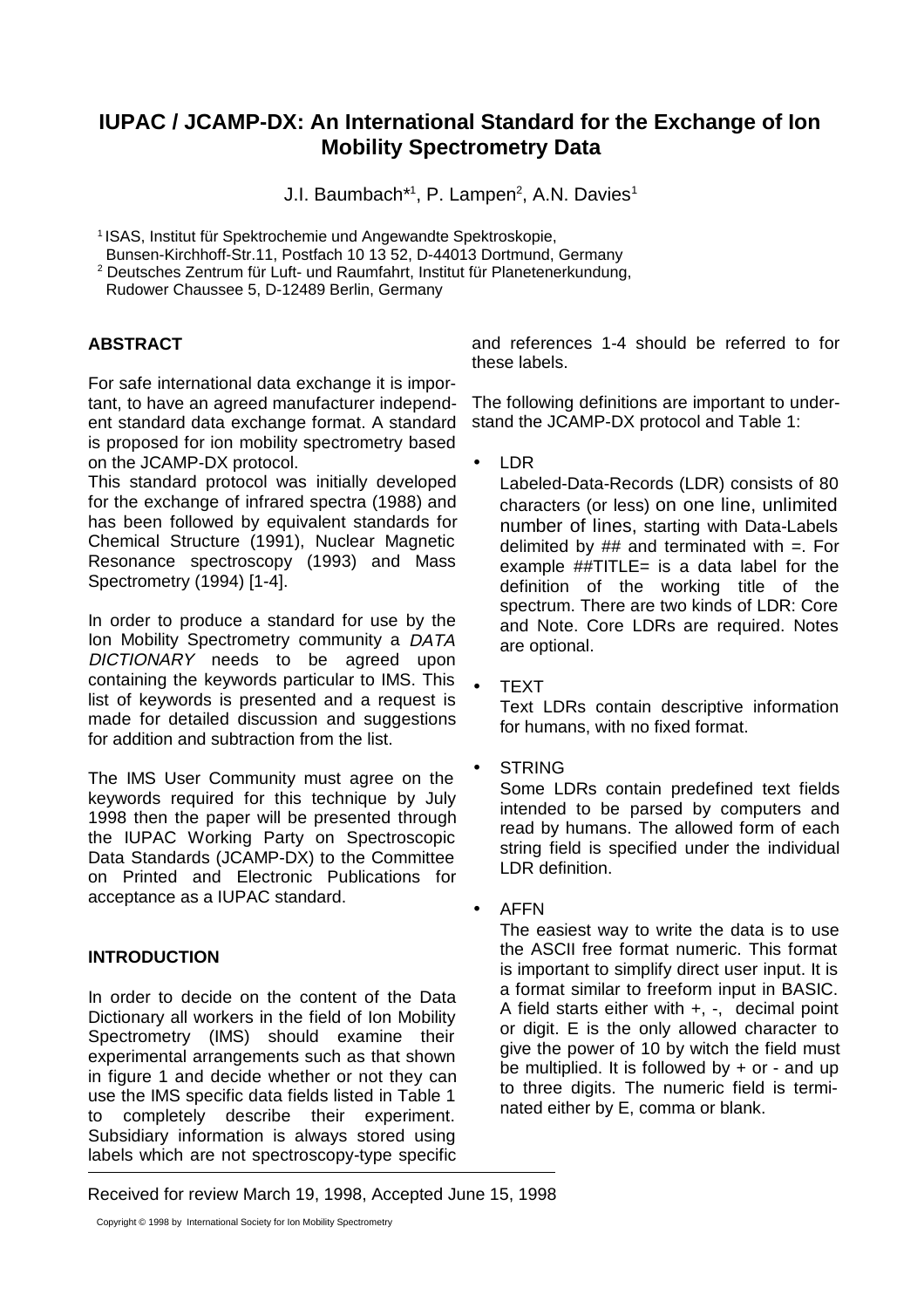

Figure 1: Can you describe your experimental data with the current data dictionary in table 1?

• ASDF

This is the ASCII squeezed difference form. A data compression scheme unique to JCAMP-DX which dramatically reduces the file size without any loss of information.

If it is possible to describe every aspect of your IMS experiment with the current data dictionary then no changes need to be suggested and if this is the general case then shortly an international independent data exchange standard will be available for Ion Mobility Spectrometry data. A short example file is shown in table 2. If however it is not then we need your input to ensure the IUPAC standard meets ALL the needs of the IMS user community. To this end a committee was set up consisting of David Atkinson (Lockheed Martin Idaho Technologies,

Idaho Falls, ID), Gary Eiceman (New Mexico State University, Las Cruces, NM) and the authors to decide on the fields required for the data dictionary.

#### **WWW Information**

In order to keep interested parties up-to-date on the latest developments in this field the Internet Web Site of the IUPAC Working Party will always show the status of the data standards under development and make the protocols available when they are complete. For further information see:

http://www.isas-dortmund.de/projects/jcamp

This information will be accessible from this side although the exact web address will alter as the status of the new protocol changes.

| LDR                        | Data form                     | <b>Keyword</b>                                          | <b>Status</b> | Reference |
|----------------------------|-------------------------------|---------------------------------------------------------|---------------|-----------|
| ##DATA SYSTEM=             | (TEXT)                        |                                                         | <b>Note</b>   | 3.1.1     |
| ##DATA PROCESSING=         | (TEXT)                        |                                                         | <b>Note</b>   | 3.1.2     |
| ##PRESSURE=                | (STRING)                      |                                                         | Note          | 3.1.3     |
| ##.CARRIERGAS=             | (TEXT)                        |                                                         | Core          | 3.1.4     |
| ##.REDUCED MOBILITY=       | (AFFN)                        |                                                         | Note          | 3.1.5     |
| ##.ELECTRIC FIELD=         | (AFFN, AFFN)                  |                                                         | Core          | 3.1.6     |
| ##.IONISATION MODE=        | (STRING)                      | UV or BETA                                              | Core          | 3.1.7     |
| ##.IONISATION ENERGY=      | (AFFN)                        |                                                         | Note          | 3.1.8     |
| ##.IONISATION TEMPERATURE= | AFFN                          |                                                         | Core          | 3.1.9     |
| ##.DRIFT TEMPERATURE=      | (AFFN                         |                                                         | Core          | 3.1.9     |
| $\#$ FEMPERATURE=          | (STRING)                      |                                                         | Core          | 3.1.10    |
| ## IONISATION CHAMBER=     | (STRING, AFFN, AFFN [, AFFN]) | <b>RECT or CYL</b>                                      | <b>Note</b>   | 3.1.11    |
| ## DRIFT CHAMBER=          | (STRING, AFFN, AFFN [, AFFN]) | <b>RECT or CYL</b>                                      | <b>Note</b>   | 3.1.11    |
| ## $FLUX =$                | (AFFN, AFFN) (AFFN, AFFN)     |                                                         | <b>Note</b>   | 3.1.12    |
| ##DATA TYPE=               | (STRING)                      | <b>ION MOBILITY SPECTRUM or</b><br><b>IMS PEAKTABLE</b> | Core          | 3.2.3     |
| ##XUNITS=                  | (STRING)                      | <b>SECONDS</b> or                                       | Core          | 3.3.1     |
|                            |                               | MILLISECONDS or                                         |               |           |
|                            |                               | MICROSECONDS or                                         |               |           |
|                            |                               | <b>NANOSECONDS</b>                                      |               |           |
| ##YUNITS=                  | (STRING)                      | MILLIAMPERES or                                         | Core          | 3.3.1     |
|                            |                               | <b>MICROAMPERES or</b>                                  |               |           |
|                            |                               | <b>NANOAMPERES</b>                                      |               |           |

Table 1: Draft list of IMS-SPECIFIC LDRs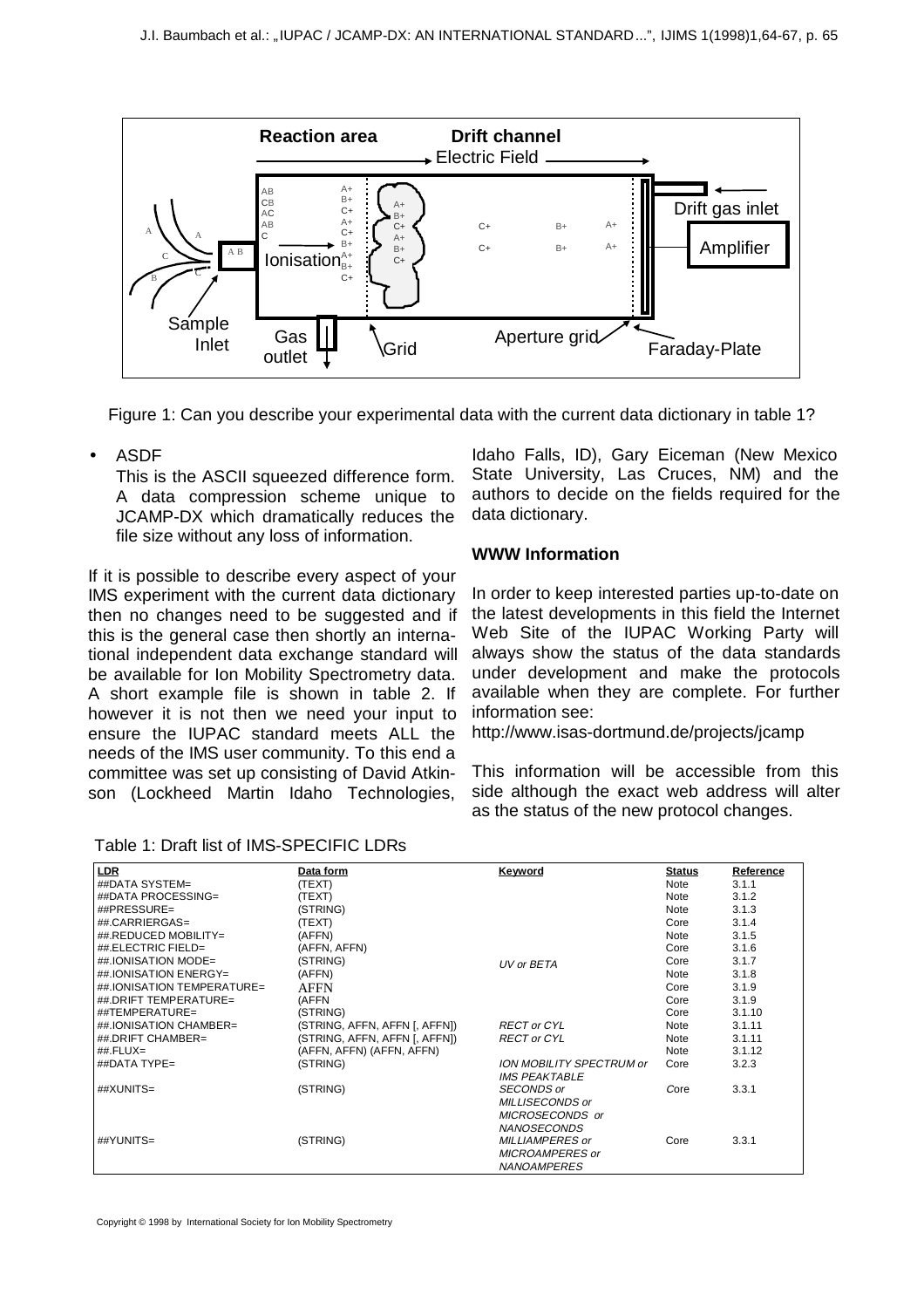# Table 2: EXAMPLE JCAMP-DX-FILE FOR IMS DATA EXCHANGE

##TITLE=Example for a JCAMP-DX file for IMS ##JCAMP-DX=5.00 ##DATATYPE=ION MOBILITY SPECTRUM ##DATA CLASS=XYDATA ##ORIGIN= A.v.Irmer, ISAS Dortmund, Germany ##OWNER=COPYRIGHT (C) 1997 by ISAS Dortmund, Germany ##DATE=94/09/12 ##TIME=12:37:23 ##SOURCE REFERENCE=C:\VONIRMER\AVIJIBB.ASC ##Data System=PCI28000 ##DATA PROCESSING=AVIJIBBOVERSAMPLING ##PRESSURE=101 ##.CARRIERGAS=ARGON ##.ELECTRIC FIELD=(250,333) ##.IONISATION MODE=BR \$\$Ni63 ##.IONISATION TEMPERATURE=25 ##.DRIFT TEMPERATURE=25 ##TEMPERATURE=25 ##.IONISATION CHAMBER=(CYL,2,2) ##.DRIFT CHAMBER=(CYL,5,2)  $\#$ #.FLUX= $(2,5)$ ##XUNITS=MILLISECONDS ##YUNITS=AMPERES ##XLABELE= Drift time /ms ##YLABEL= Ion Current /A ##FIRSTX=10 ##LASTX=25 ##FIRSTY=4.096E11 ##XFACTOR=1 ##YFACTOR=1E7 ##NPOINTS=151  $\#$ #XYDATA= $(X++(Y, Y))$ 10 4096,4352,4608,4352,4352,4864,4608,4864,4608,4352 11 4096,4096,4352,4352,4096,4096,4096,4352,4512,4608 12 4352,4096,4352,4352,4608,4352,4096,4096,4864,512 13 512,4864,4608,4096,4096,4096,4096,4096,4096,4352 14 4352,4608,4608,4864,4864,4608,4608,512,512,4864 15 4864,4608,4608,4608,512,512,4864,4608,4608,4864 16 5376,4864,4352,4096,4352,4608,4864,512,4864,512 17 512,5376,5376,512,4608,4608,4608,4864,4864,512 18 512,4864,4864,512,5376,5376,512,512,512,512 19 5376,5376,5888,6144,6912,8448,107520,135680,168960,20480 20 225280,245760,245760,23040,207360,176640,151040,133120,122880,107520 21 104960,107520,122880,133120,156160,174080,184320,186880,181760,174080 22 163840,14080,122880,107520,9472,896,896,896,8704,8704 23 9216,104960,122880,130560,14080,145920,143360,138240,1280,112640 24 9472,8192,6912,6656,64,6656,64,6144,5888,5888 25 512 ##END=